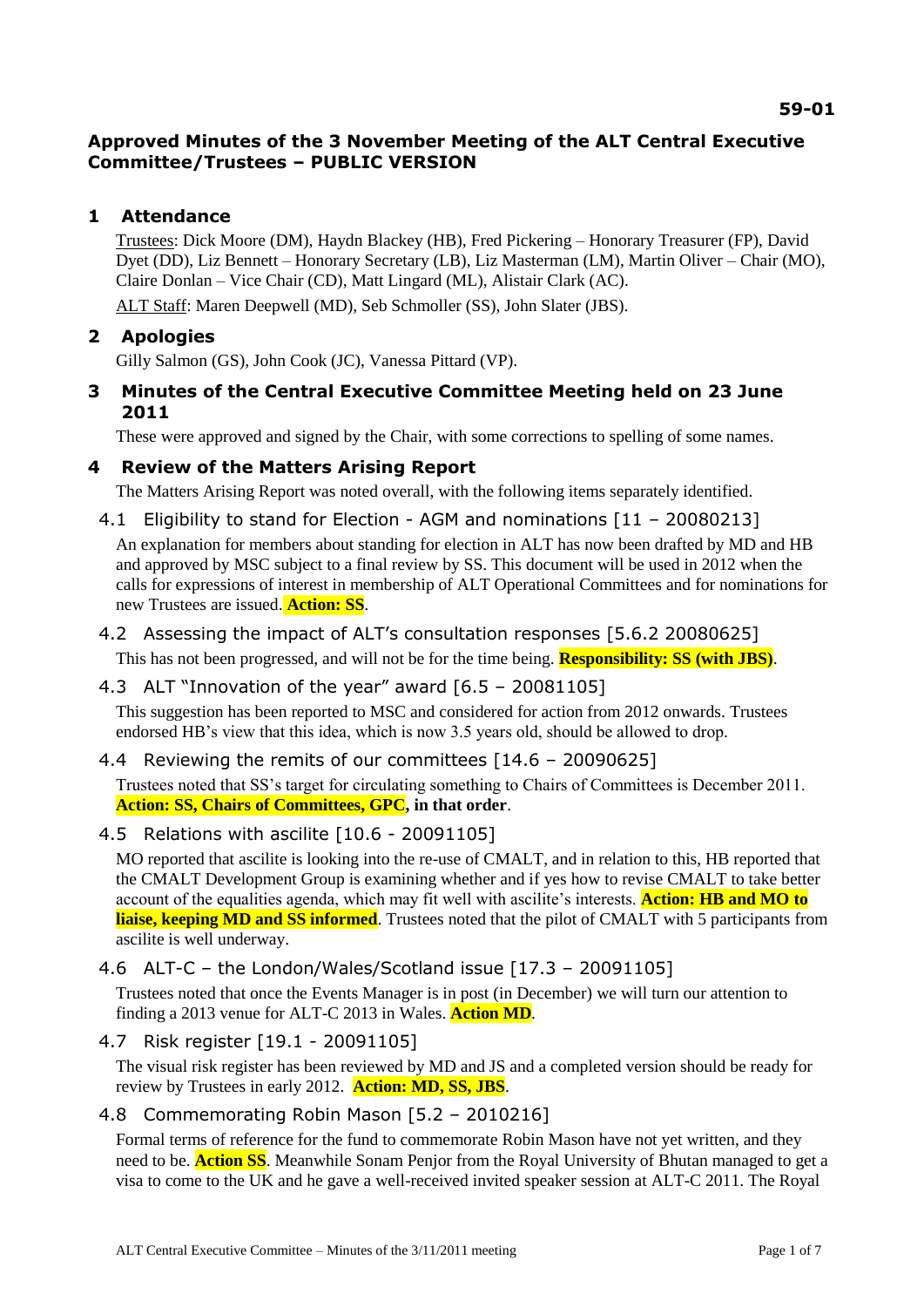University of Bhutan has written to thank ALT for enabling this and to make clear its hope to be involved again in the future.

## 4.9 State of the nation survey [14 – 20110217]

Neither David Lefevre (Imperial) or Ewart Wooldridge (LFHE) have engaged on this, the former having initially expressed an interest. Meanwhile, Rich Ranker from Lancaster University has proposed running a survey with ALT's support, and he discussed this by phone with MD and HB during October. Care will need to be taken to ensure that any such survey is properly cross-sectoral before ALT puts its weight behind it. **Responsibility: HB and MD in the first instance**.

## 4.10 Academy of Social Sciences (ACSS) [6.8 – 20110623]

ALT's application for membership of the Academy was successful. Trustees noted that at some point in the future ALT will be invited to make nominations for individuals to become Academicians (!) of the Academy of Social Sciences.

### 4.11 NUS Charter on ICT/eLearning [6.9 – 20110623]

The charter has been published and SS circulated its URL to Assembly earlier in the year.

4.12 Recruitment of organisations in the private sector some of whom compete with publically funded learning providers [7 - 20110623]

The Membership Services Committee had concluded that there are no particular strategic issues that ALT should consider before actively seeking membership amongst private sector organisation who compete with publically funded learning providers.

## 4.13 Honorary Life Membership [8 – 20110623]

Trustees noted that feedback had been provided by JBS to the person nominating the unsuccessful candidate, and that a small change has been made by SS and approved by GS to the Honorary Life Membership policy and call document to cater for the fact that that a contribution worthy of recognition might well be made on a sub-national basis.

### 4.14 2010/2011 Annual Report [9 – 20110623]

Trustees noted that the report had eventually been finalised in good time, approved by the AGM and submitted to the Charity Commission well before the reporting deadline. There is a link to the report from the ALT web site.

### **5 Minutes of the Central Executive Committee Convening Meeting held in Leeds on 8 September 2011**

These were approved and signed by the Chair. There were no matters arising.

## **6 Chief Executive's report**

6.1 New UK Professional Standards Framework (UKPSF) from the Higher Education Academy

A new UKPSF was launched by HEA on 2/11/2011 and Martin Oliver represented ALT at the launch. "The use and value of appropriate learning technologies" is one of the five Core Knowledge areas in the framework. Prior to the launch SS had had an email exchange with Craig Mahoney (CE of HEA) who will be asking the relevant manager to liaise with ALT to revise the joint statement on our website showing the relationship between CMALT and UKPSF.

### 6.2 Minutes of Operational Committee and Trustee meetings

Trustees accepted the recommendation that henceforth the unapproved (and subsequently the approved) minutes of ALT's main committee meetings will be published on the ALT website, with the exception of any parts that are judged to require to remain confidential, with a suitable colour coding to indicate any material that should remain confidential. **Action MD**.

### 6.3 Internationalisation

Trustees agreed that on the assumption that from next year onwards ALT will express its membership fees in a way that will make sense to individuals and organisations outside the UK, ALT should now establish a framework for considering international issues, such as: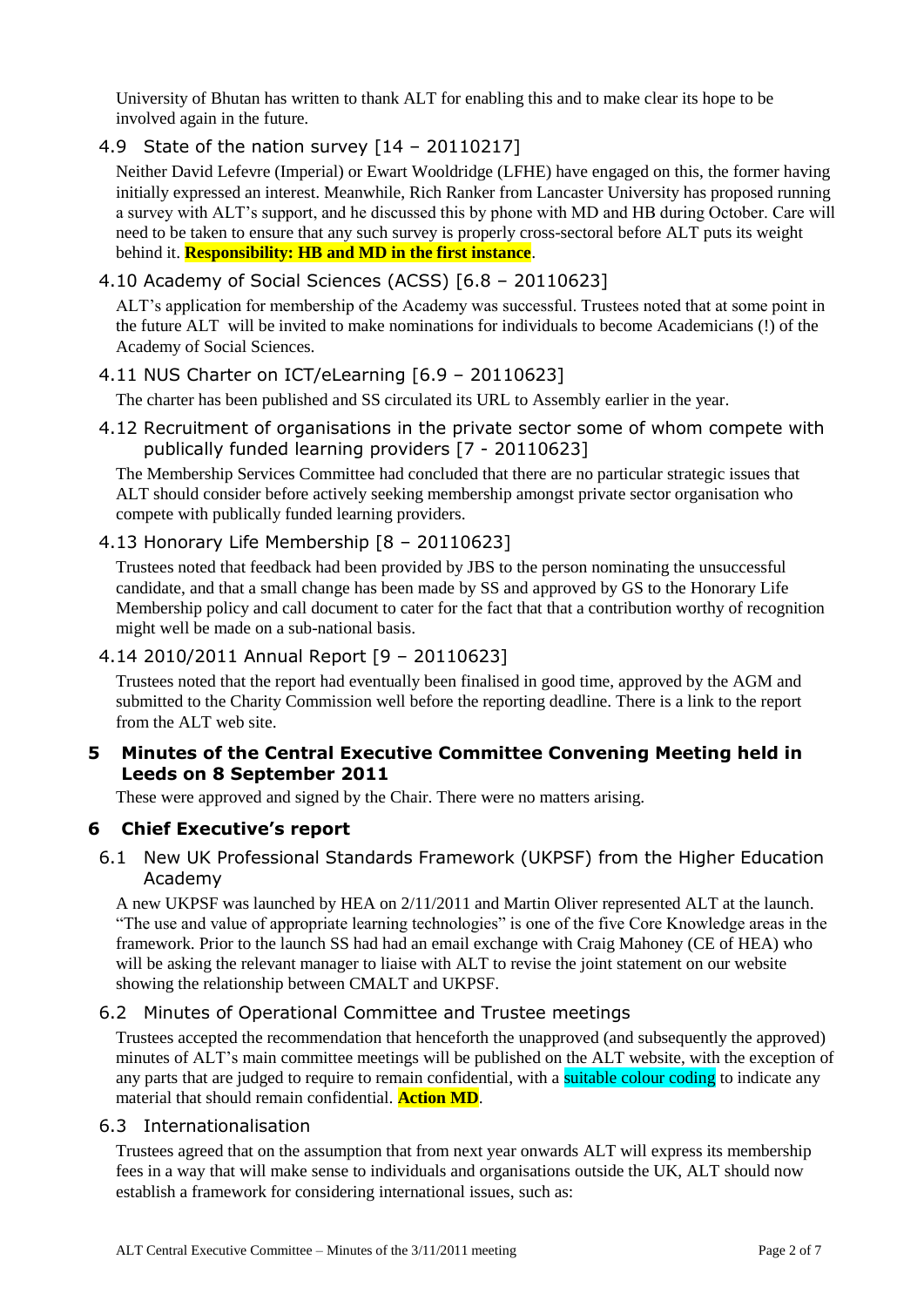- how much priority to give to international recruitment;
- memoranda of understanding with non UK organisations;
- responding to EU funding calls;
- internationalisation of CMALT;
- further internationalisation of ALT-C.

Prior to doing this the extent to which "going international" is permitted under ALT's Constitution needs to be checked. **Action SS**.

For the moment GPC, rather than any new committee or group was asked to lead on internationalisation. Alongside this operational committees will from now on include "international issues" as a standard agenda item. **Action GPC, Committee Chairs**.

### 6.4 Possible opportunities for funded work on other organisations' conferences in 2012 and/or 2013

Trustees noted that ALT has been approached tentatively about the possibility of ALT assisting (on a funded basis) with other organisations' conferences. In one case the focus of the conference is not learning technology; in the other case the focus is on virtual schools. Although ALT currently does not have the staffing resources to do much for other people, if a way could be found to do such work on a suitable funded basis, it would provide some worthwhile diversification of our income.

#### 6.5 The future of JISC

Trustees noted that Martin Hall (VC of Salford U) and Heather Macdonald (P of The Sheffield College) have been appointed to fill the two vacancies on the JISC Shadow Board, and that in October JBS and SS met the consultants working for JISC following up on the recommendations of the Wilson Report. ALT is liaising with UCISA (strongly) and SCONUL on what each of us is saying. Meanwhile MO and SS have been invited by David Baker (Vice Chair of JISC and Chair of the JISC Transition Group) to a meeting of the JISC Transition Group with key stakeholders in London on 11 November.

#### 6.6 JISC Developing Digital Literacies Programme

Trustees noted that our bid was successful for £10k of funding to support our involvement in the programme , subject to some minor changes to our work-plan. Care will need taking to ensure that our effort in the programme is contained within the £10k of effort being funded. MD is project managing our involvement.

#### 6.7 Consultation responses since the June 23 2011 meeting of Trustees

- *6.7.1 Submitted (see [http://www.alt.ac.uk/policy-consultation-responses\)](http://www.alt.ac.uk/policy-consultation-responses):*
	- An ALT comment on the Higher Education Funding Council for England (HEFCE) Opportunity, choice and excellence in higher education strategy statement;
	- An ALT response to the Research Excellence Framework 2014 draft panel criteria and working methods.
- *6.7.2 In progress:*
	- A response to Ofsted's consultation on the post 16 Common Inspection Framework;
	- A response to an informal request for a view about the place of Computer Science in the English National Curriculum;
	- A response to the Scottish White Paper.

### 6.8 **Confidential item**

## 6.9 **Confidential item**

### **7 Membership Report**

MD reported using 58-05 as the basis for her remarks. Trustees noted that membership retention is holding up adequately across all categories, and that individual membership continues to grow strongly. Table 4, 5 and 6 from the report are included below for reference: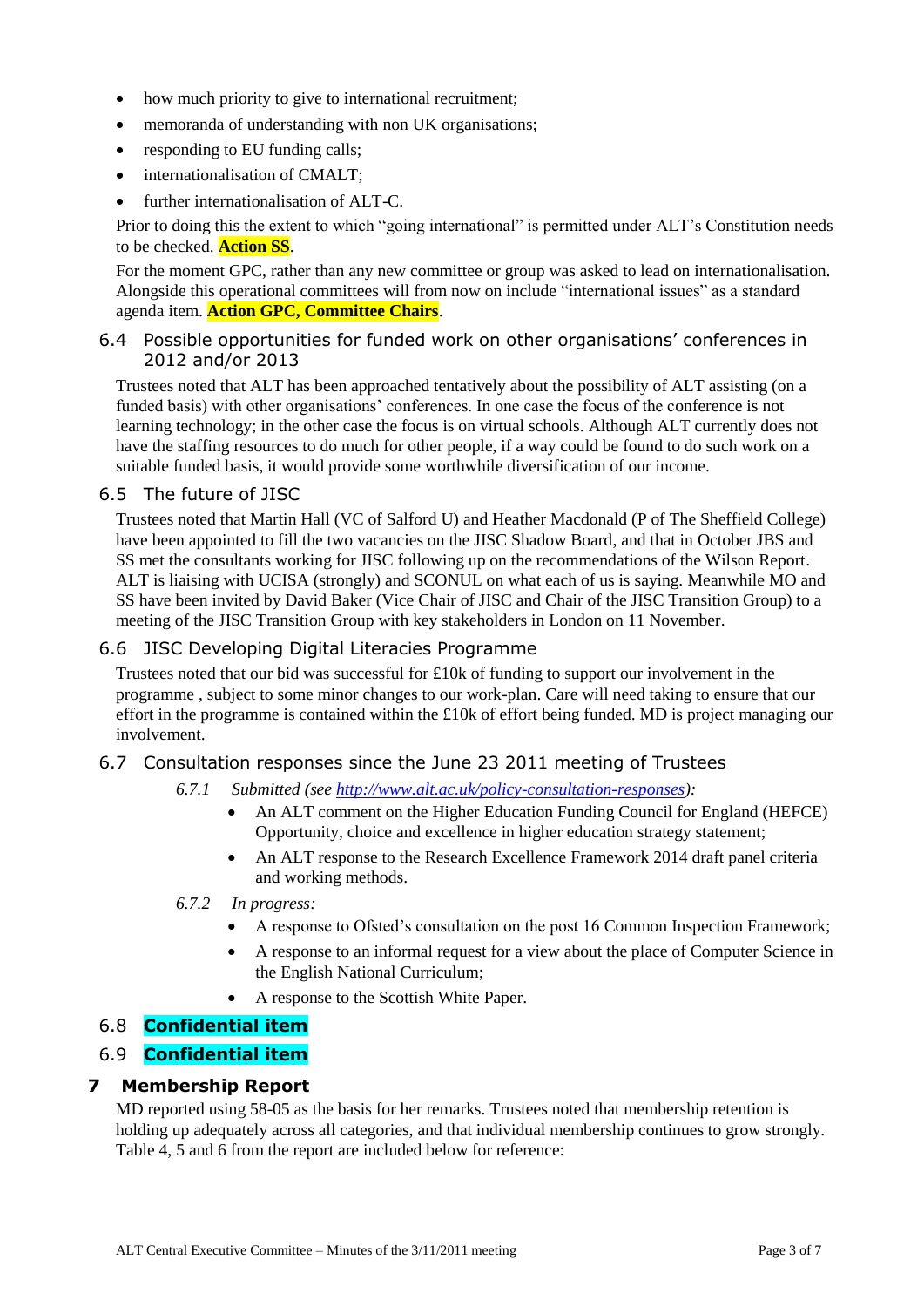| Table 4: Total number of Member Organisations on 1 Feb |        |        |        |         |         |  |  |
|--------------------------------------------------------|--------|--------|--------|---------|---------|--|--|
| <b>Organisations</b>                                   | 2006/7 | 2007/8 | 2008/9 | 2009/10 | 2010/11 |  |  |
| HE                                                     | 107    | 107    | 108    | 107     | 118     |  |  |
| FE                                                     | 59     | 60     | 64     | 56      | 57      |  |  |
| Corporates                                             | 21     | 23     | 26     | 30      | 28      |  |  |
| <b>Sponsors</b>                                        | 29     | 32     | 31     | 31      | 31      |  |  |
| Reciprocal                                             | 6      |        | 19     | 12      | 8       |  |  |
|                                                        |        |        |        |         |         |  |  |
| <b>Total Organisations</b>                             | 222    | 229    | 248    | 236     | 234     |  |  |

| Table 5: Total number of Individual Members on 1 Feb |        |        |        |         |         |  |  |  |
|------------------------------------------------------|--------|--------|--------|---------|---------|--|--|--|
| <b>Individuals</b>                                   | 2006/7 | 2007/8 | 2008/9 | 2009/10 | 2010/11 |  |  |  |
| Associates                                           | n/a    | n/a    | n/a    | n/a     | 198     |  |  |  |
| Ordinary                                             | 478    | 415    | 418    | 496     | 396     |  |  |  |
| Certified                                            | 18     | 18     | 34     | 122     | 120     |  |  |  |
| <b>CMALT Candidates</b>                              | n/a    | n/a    | 22     | 43      | 212     |  |  |  |
|                                                      |        |        |        |         |         |  |  |  |
| <b>Total Individuals</b>                             | 496    | 433    | 474    | 661     | 926     |  |  |  |

| l Table 6: Total number of Members on 1 Feb |        |        |        |         |         |  |  |
|---------------------------------------------|--------|--------|--------|---------|---------|--|--|
|                                             | 2006/7 | 2007/8 | 2008/9 | 2009/10 | 2010/11 |  |  |
| <b>Total Individuals</b>                    | 433    | 474    | 661    | 661     | 926     |  |  |
| <b>Total Organisations</b>                  | 222    | 229    | 248    | 236     | 234     |  |  |
|                                             |        |        |        |         |         |  |  |
| <b>Total</b>                                | 655    | 703    | 909    | 897     | 1160    |  |  |

## **8 Finance-**

SS and FP reported using 58-06 as the basis.

### 8.1 ALT-C 2011 outturn

Trustees noted with approval the provisional ALT-C 2011 outturn report which showed a  $\sim$ £5k larger than budgetted overall surplus.

### 8.2 Honorary Treasurership

Trustees noted that FP will need to stand down as Honorary Treasurer in September 2012 under the "six year rule", and agreed that early identification of a successor would be advantageous, with a view to there being a period of overlap. The role involves on average 1 day of effort per month, and Trustees agreed that informal expressions of interest from amongst existing Trustees should in the first instance be made to SS. **Action Trustees**.

### 8.3 Changes to ALT's membership fees

ALT's membership fees from February 2012 will need to be changed to take account of the change in the publishing model of Research in Learning Technology. Factors to be taken into consideration include:

- a. changes to how organisational and sponsoring members perceive the value of the journal once it is freely available online;
- b. changes to how individual members perceive the value of the printed issue of the journal once it is freely available to them on line;
- c. the breaking in the link between recruiting an organisational or sponsoring member and making a payment to the publisher;
- d. the shift to producing four issues of the journal per year plus journal supplements;
- e. uncertainty as to the long term stable production method for the printed journal and whether it will be produced in individual issues or an annual volume (this depends in part on members' preferences, which are not known);
- f. whether to increase fees across the board to take account of inflation;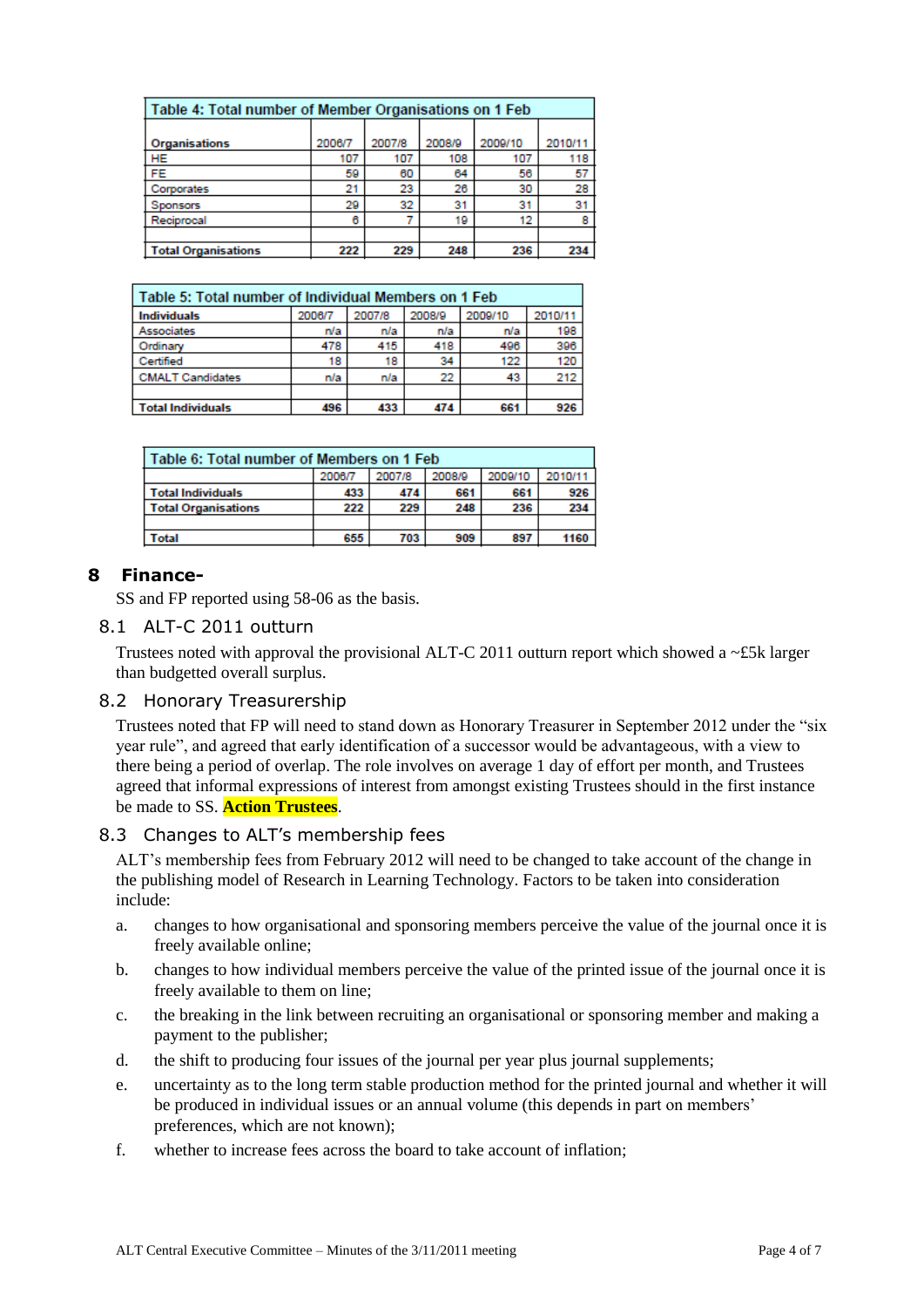- g. how to make our membership tariff clearer and less focused on UK HE and FE so that, for example, a school in the UK, or a University in Norway or Nigeria can easily discover its membership fee;
- h. reducing the price differential between UK and overseas individual members, to take account of the real difference in distribution costs rather than a notional one, allowing for whether or not the member subscribes to the journal in print;
- i. making allowances for the very different uptake of membership discounts on ALT-C fees, which mean that organisations who send few or no delegates to ALT-C get less benefit from their membership than those who send some or many;
- j. the extent if any to which membership fees might be made subject to Gift Aid.

Trustees agreed that MD, SS, HB, and FP should produce a proposal for changes to ALT's membership fees that as far as possible takes account of factors a)-j) above, and which both protects ALT's membership and events income, and makes ALT cost effective for organisations outside our traditional base (including smaller or non-UK based organisations) to join ALT. Trustees noted that the agreed changes are likely to need to be implemented in two phases, for FYs 2012/2013 and 2013/2014, with 2012/2013 used in part to discover members' preferences in relation to the journal in print, and with the second round of changes (for 2013/2014) to take account of the preferences discovered. **Action MD, SS, HB, and FP**.

# **9 ALT-C**

9.1 ALT-C 2011

Trustees noted a brief verbal report from JBS.

9.2 ALT-C 2012

Preparation for ALT-C 2012 is now fully in hand. A site visit to Manchester took place on 26 October, and a meeting of the Programme Committee Executive will take place on 13 December. Five new editors/coordinators have been appointed. Gail Wilson (who is a member of the Research in Learning Technology Editorial Board) will join Stevan Verjans and David Hawkridge as an editor of the Conference Proceedings. Dónal Fitzpatrick and Mark Childs will join Laurence Habib and Elizabeth Hartnell-Young as Abstracts Editors. Zoe Rose and Richard Goodman join James Clay and Thom Cochrane as Web Participation Coordinators.

### 9.3 ALT-C 2013

Trustees confirmed the appointment of Haydn Blackey and Malcolm Ryan as co-chairs for ALT-C 2013.

### **10 Operational committee business**

#### 10.1 Membership Services Committee

HB presented the minutes – 58-07 – from the committee's last meeting, which had taken place on 25 October in Birmingham. These were noted overall.

Arising from the report, Trustees:

- noted that Shirely Evans is now Vice-Chair of the Membership Services Committee, and that Tom Franklin, Kerr Gardiner, Neil Morgan, and Maura Mbunyuza-de Heer Menlah from the University of South Africa have joined the committee;
- noted that the "biennial" membership survey would be run during 2012;
- approved MSC's decision to work with Rich Ranker on a survey about the salary levels of learning technologists, subject to the provisos outlined by MSC.

In relation to the salary survey it was suggested that JBS be also involved, and that the survey be broadened to cover learning technologists in general, rather than be restricted to heads of service in Higher Education. The use of the Higher Education Development Group survey instrument (in part, or as a model) will also be considered. **Action MD, HB, JBS**.

### 10.2 Further Education Committee

DD presented the minutes – 58-08 – from the committee's last meeting, which had taken place on 25 October in Birmingham. These were noted overall.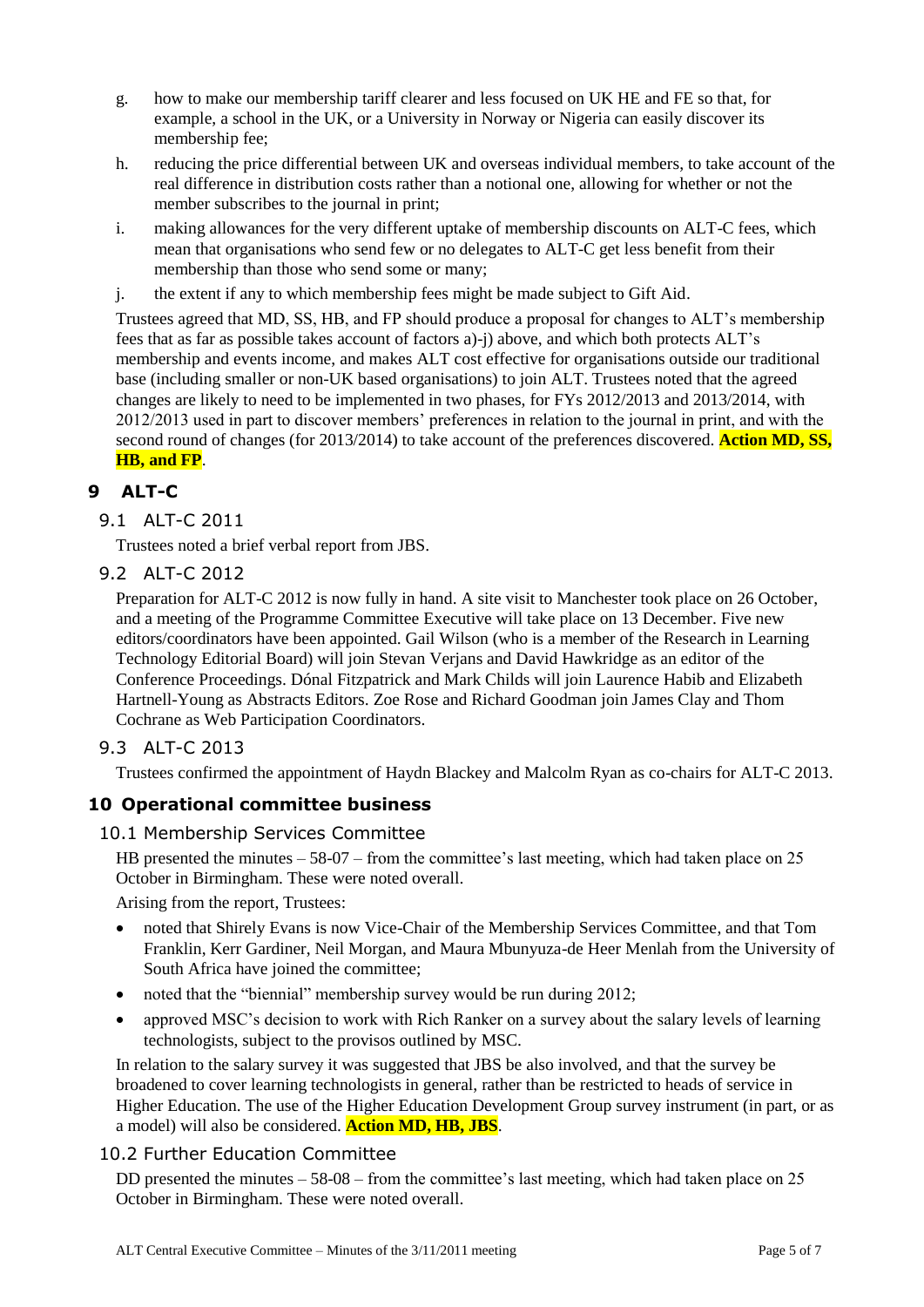Arising from the report (and discussion thereon), Trustees noted that Ellen Lessner is now Vice-Chair of the FE Committee, and that Joan Walker, Sarah Williams, Lillian Greenwood, David Scott, and Timothy Osadiya have joined the committee. Trustees endorsed some suggestions for supporting and encouraging FE participation in ALT-C, including:

- a recorded pre-conference webinar to help presenters prepare to present;
- the highlighting of sample accepted abstracts prior to the close of the call for proposals;
- inclusion in the conference programme of "curated", hybrid sessions, perhaps embracing a set of Pecha Kuchas addressing a particular theme.

#### 10.3 Publications Committee

DM presented the minutes – 58-09 – from the committee's last meeting, which had taken place on 25 October in Birmingham. These were noted overall.

Arising from the report Trustees noted that Matt Lingard is now Vice-Chair of the Publications Committee, that Liz Bennett and Frank Steiner have joined the committee, and that a decision has been taken. to "fold in" the role of Occasional Publications Editor to a broader editorial group that now includes Liz Bennett, Graham McElearney, Harry Greiner, Morag Munro, Julie Voce, and Frank Steiner. Trustees noted the committee's work to review the different web-publishing channels that are currently functioning and the ways in which these could be made more useful (and to whom), managed and developed generally.

### 10.4 Research Committee

JBS presented the minutes – 58-10 – from the committee's last meeting, which had taken place on 25 October in Birmingham. These were noted overall, including the fact that Norbert Pachler is now Vice-Chair of the Research Committee, and that Brenda Bannon from George Mason University in Farifax, Virginia has joined the committee, along with Anne-Marie Cunningham, Nigel Ecclefield, Rachel Harris, and John Traxler. The minuted summary of the role and activities of the committee was welcomed.

## **11 Research in Learning Technology (RLT)**

Trustees noted the RLT-related sections of the reports from the Publications Committee and the Research Committee and the Chief Executive's report, and an email from JC, and took the following decisions.

### 11.1 RLT 2012 content

The 2012 content will consist of the following:

**Issues** (overseen by the Editors and the Editorial Board)

i) three ordinary issues

ii) one special issue on Digital Inclusion and Learning (additional costs of, say,  $\pounds$ 10k, underwritten by ALT and the OLP Bequest), guest edited by Profs Bill Dutton (Oxford) and Jane Seale (Plymouth)

**Supplements** (overseen by the Research Committee with the involvement of the Journal Editors and the Conference Proceedings Editors)

i) ALT-C Proceedings Papers – funded as an ALT-C expense

ii) Papers from the STELLAR network's "Art and Science of Learning Design" workshop – funded by STELLAR

Trustees noted that this would result in RLT moving from two ordinary issues and one special issue per year to three ordinary issues, one special issue, one ALT-C supplement, and one externally funded "topic supplement".

#### 11.2 Editorial and management arrangements

i) Trustees welcomed the re-establishment of a somewhat broadened Journal Steering Group (SS, Publications Manager, RLT Editors, Chairs of Research and Publications Committees), stressing the importance of the Chair of the Research Committee being involved in steering the journal as well as the Chair of the Publications Committee.

ii) Trustees decided to: